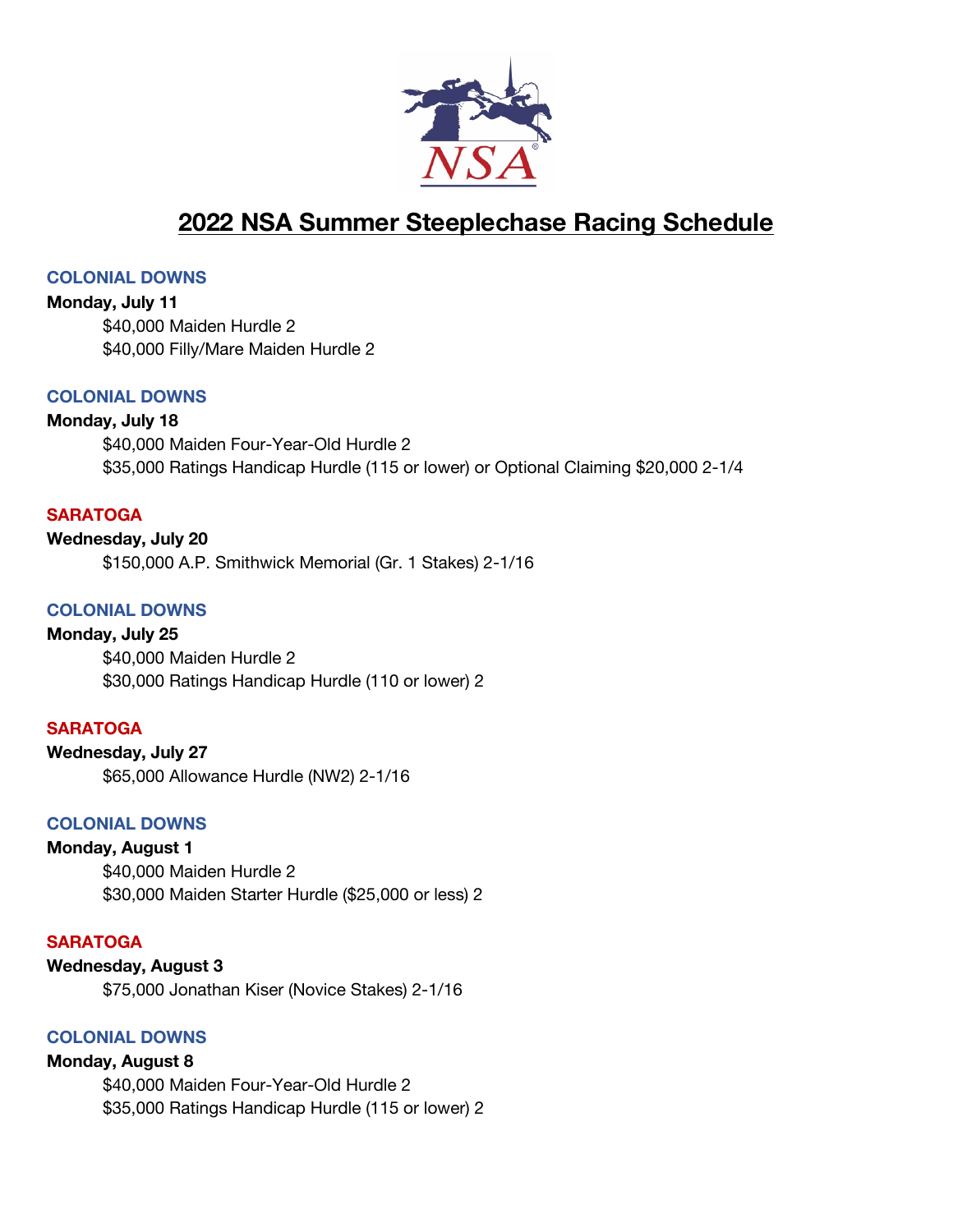#### **SARATOGA**

#### **Wednesday, August 10**

\$65,000 Allowance Hurdle (NW2) 2-1/16

## **COLONIAL DOWNS**

**Monday, August 15** \$40,000 Maiden Hurdle 2 \$30,000 Ratings Handicap Hurdle (110 or lower) 2-1/4

#### **SARATOGA**

#### **Wednesday, August 17**

\$150,000 Jonathan Sheppard (Gr. 1 Stakes) 2-3/8

## **COLONIAL DOWNS**

#### **Monday, August 22**

\$35,000 Ratings Handicap Hurdle (115 or lower) 2-1/4 \$100,000 Randolph D. Rouse (Filly/Mare Stakes) 2

#### **SARATOGA**

## **Wednesday, August 24**

\$75,000 Michael G. Walsh (Novice Stakes) 2-3/8

## **COLONIAL DOWNS**

## **Monday, August 29**

\$40,000 Maiden Hurdle 2 \$30,000 Ratings Handicap Hurdle (110 or lower) 2-1/4 SUB: \$30,000 Maiden Starter Hurdle (\$25,000 or less) 2

### **SARATOGA**

#### **Wednesday, August 31**

\$65,000 Allowance Hurdle (Non-winners of a race other than maiden, claiming, or ratings 115 or lower) 2-3/8

#### **COLONIAL DOWNS**

#### **Monday, September 5 (Labor Day)**

\$50,000 Flat Race for Jumpers (Horses which have started over fences at the meet, and have not won a jump race at the meet) 2

*Limit of field 12, with preference to highest earners over jumps at the meet.*

#### **BELMONT**

#### **Thursday, September 15**

\$75,000 William Entenmann (Novice Stakes) 2-1/4 \$150,000 Lonesome Glory (Gr. 1 Stakes) 2-1/2

## **Official Notes:**

• Permission for apprentice riders to ride in jump races at Colonial Downs, Saratoga, and Belmont will be granted by the Stewards Advisory Committee on a case by case, and race by race basis.